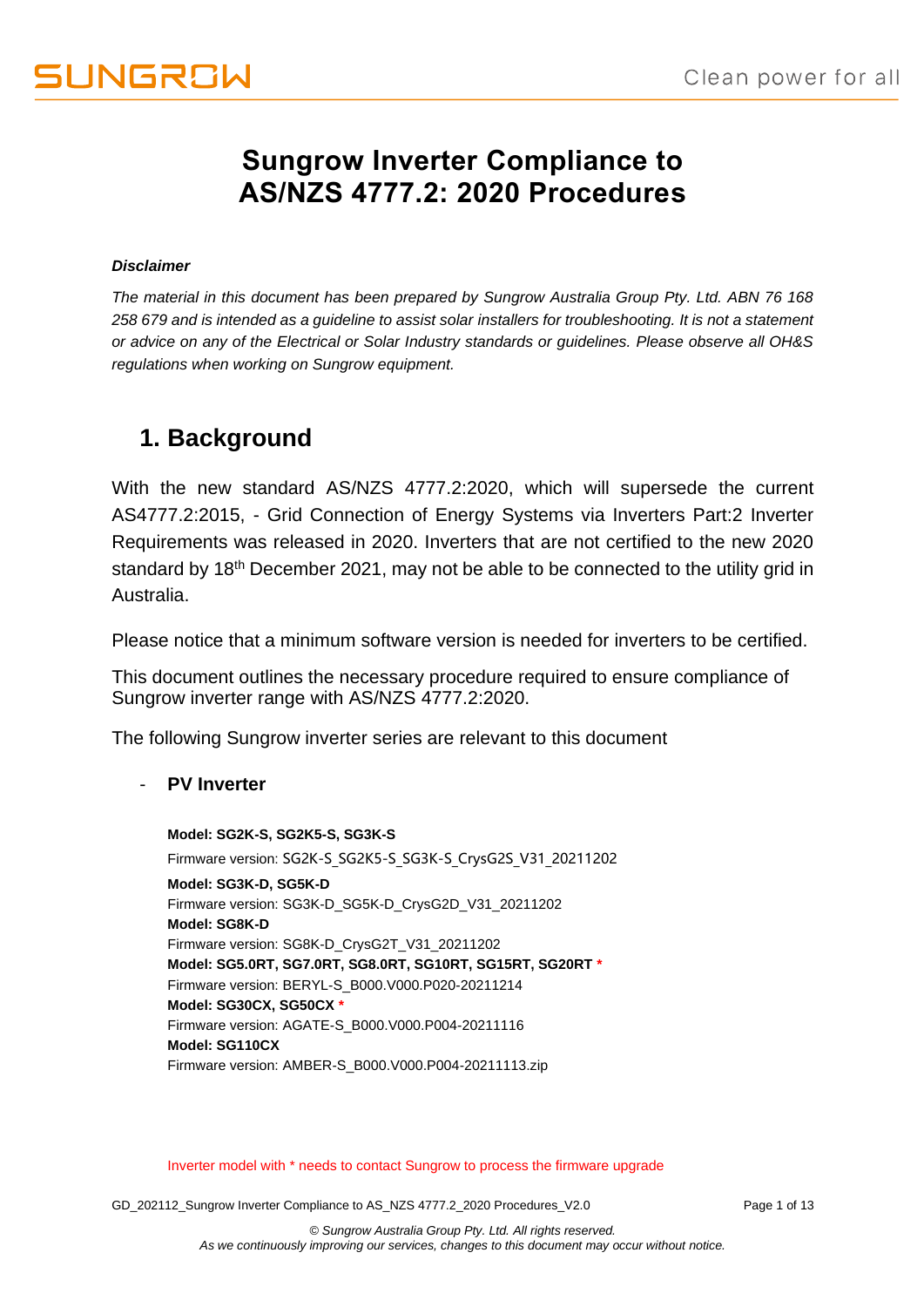### - **Hybrid Inverter**

**Model: SH5K-30** Firmware version: TBA **Model: SH5.0RS, SH6.0RS \*** Firmware version: TBA **Model: SH5.0RT, SH10RT** Firmware version: SAPPHIRE-H\_B000.V000.P002-20211103

As of **18th, Dec. 2021** all inverters installed in Australia MUST meet the requirements of AS/NZS 4777.2:2020 and have one of the default Regions, listed below, activated upon commissioning:

**AS/NZS 4777.2:2020 Australia A AS/NZS 4777.2:2020 Australia B AS/NZS 4777.2:2020 Australia C**

**It is the responsibility of the installer to confirm with the relevant DNSP as to which Region needs to be activated in the area of his installation**. Following table is **ONLY** for reference.

| <b>Network</b>                | Standard                            | Default power quality setting                                                  |
|-------------------------------|-------------------------------------|--------------------------------------------------------------------------------|
| <b>Western Power</b>          | AS 4777.2:2020                      | Australia B                                                                    |
| Horizon Power, TasNetworks    | AS 4777.2:2020                      | Australia C                                                                    |
| Power and Water               | AS 4777.2:2015 or<br>AS 4777.2:2020 | Must comply with specifications here<br>(up to 30 kVA) or here (30 to 200 kVA) |
| All other Australian networks | AS 4777.2:2020                      | Australia A                                                                    |
| Customer in New Zealand       | AS 4777.2:2020                      | AS/NZS 4777.2:2020 New Zealand (in<br>Country setting)                         |

The default Region settings contain the required default Power Quality settings Volt-Watt, Volt-Var & Frequency Response settings and Protection settings. If changes are necessary, please refer to the knowledge base, available on request from Sungrow Technical Support.

GD\_202112\_Sungrow Inverter Compliance to AS\_NZS 4777.2\_2020 Procedures\_V2.0 Page 2 of 13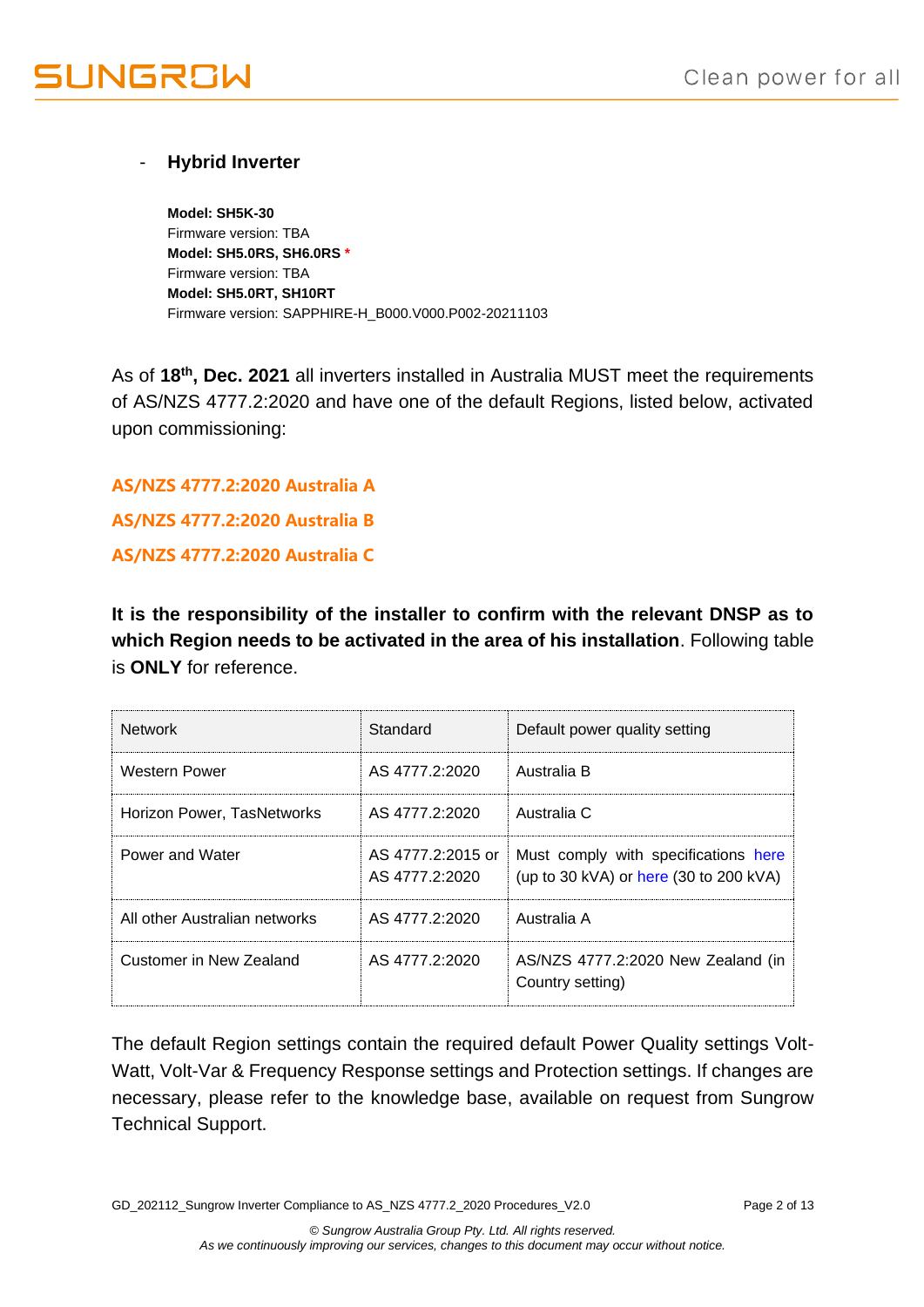# UNGROW

## **2. Compliance Procedure**



## **2.1 Local Firmware Upgrade via iSolarCloud**

### **Preparation**

- A Wi-Fi V24/V25/V31 module or Wi-Net Dongle
- A smart phone with **iSolarCloud** APP (Android or iPhone)

### **Firmware Upgrade**

To download the new firmware files, login to iSolarCloud APP. Click on "**More**" on the bottom right corner and select '**Firmware download**' (Figure 1). A list of options will appear. The relevant inverter / communication module and downloaded files can be found using the buttons on the top right corner.

|                     | $  \hat{\mathbf{v}}  $ |
|---------------------|------------------------|
| MORE                |                        |
|                     |                        |
|                     | s                      |
| WLAN Configuration  |                        |
| Local Access        |                        |
| Firmware Download   |                        |
|                     |                        |
| Message Center      | 5                      |
| My Service Provider | 5                      |
|                     |                        |
|                     | ъ                      |
|                     | s                      |
| $2 - 10$            |                        |
|                     |                        |

Figure1 Firmware List

Click on the corresponding firmware from the list and press the download button on the file. A message on the bottom of the screen will be displayed once the firmware file is downloaded succeed.

GD\_202112\_Sungrow Inverter Compliance to AS\_NZS 4777.2\_2020 Procedures\_V2.0 Page 3 of 13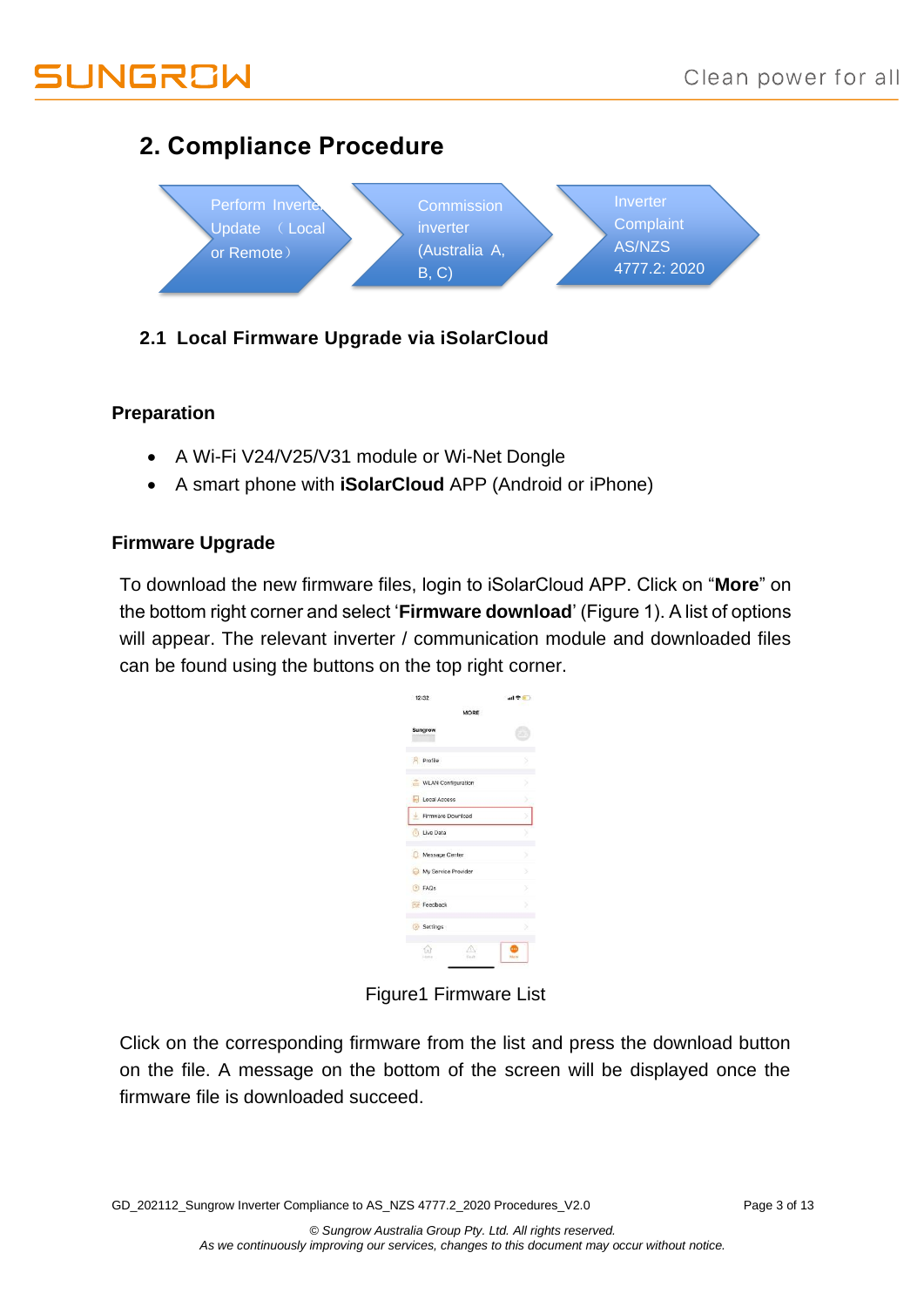| 12:32                                                             | $AB = 0$ | 12:32                                                                              | $m \approx 1$ |
|-------------------------------------------------------------------|----------|------------------------------------------------------------------------------------|---------------|
| C BACK                                                            | Q<br>土   | $<$ BACK                                                                           |               |
| <b>FIRMWARE DOWNLOAD</b>                                          |          | SG5K-D                                                                             |               |
| Please select the device model before downloading<br>the firmware |          | Inverter                                                                           |               |
| Current: Inverter                                                 | v.       | Once the download is complete, select the<br>downloaded upgrade package to upgrade |               |
| <b>SG9.0RS</b>                                                    |          | through "Local Access/More/Firmware<br>Update">>                                   |               |
| <b>SC8.0RT</b>                                                    |          | SG5K_D.zip                                                                         |               |
| SGSKTL-M                                                          |          |                                                                                    |               |
| SG&K3-D                                                           |          |                                                                                    |               |
| SG&K-D                                                            |          |                                                                                    |               |
| SG80KTL-M                                                         |          |                                                                                    |               |
| SG80KTL                                                           |          |                                                                                    |               |
| S08.0RS                                                           |          |                                                                                    |               |
| SG7KB-D                                                           |          |                                                                                    |               |
| \$G7KS-D                                                          |          |                                                                                    |               |
| \$G7K-D                                                           |          |                                                                                    |               |
| SG75TX                                                            |          |                                                                                    |               |
| SG75CX                                                            |          |                                                                                    |               |
| SG7.6RS-US                                                        |          | SG5K_D.zip Download Successful                                                     |               |
| <b>SG7.0RT</b>                                                    |          |                                                                                    |               |

Figure 2 Firmware List Figure 3 Firmware File

To filter between firmware for various inverters and communication modules, use the filter option and then select the relevant type (Figure 4 and Figure 5)

- **Inverter**  Grid-Connected Inverters
- **Energy Storage System**  Hybrid Inverters
- **Data Logger**  Loggers
- **Communication Module**  Wi-Fi Dongles

| $<$ BACK                                                          | ↓      | $<$ BACK                     |
|-------------------------------------------------------------------|--------|------------------------------|
| <b>FIRMWARE DOWNLOAD</b>                                          |        | <b>FILTER</b>                |
|                                                                   |        | Device Type                  |
| Please select the device model before downloading<br>the firmware |        | Inverter                     |
| Current: Inverter                                                 | V      | Data Logger                  |
| <b>SG9.0RS</b>                                                    |        | <b>Energy Storage System</b> |
|                                                                   |        | <b>Communication Module</b>  |
| SG8.0RT                                                           |        |                              |
|                                                                   |        |                              |
| --                                                                | .<br>. |                              |

Figure 4 Firmware List

|  |  |  | Figure 5 Firmware File |  |
|--|--|--|------------------------|--|
|--|--|--|------------------------|--|

After the firmware file download is completed, it must be uploaded by logging in to the inverter through local access. For a detailed guide on local access methods, please click below.

• [Local Access Methods](https://service.sungrowpower.com.au/files/Web_Files/FAQ/GD_202103_iSolarCloud_Local%20Access%20Methods_V1.0.pdf) Guide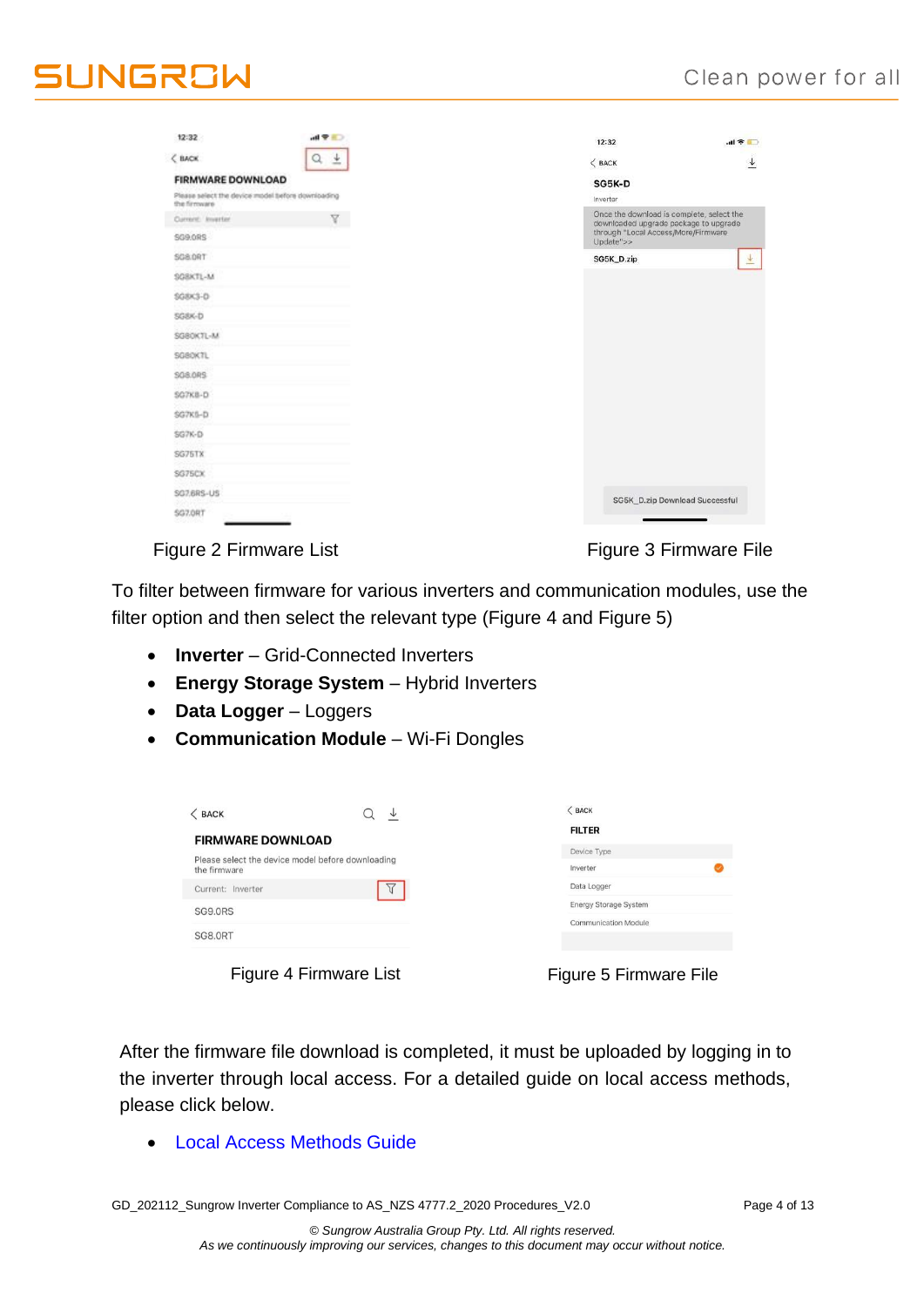Change the Wi-Fi network on your mobile phone from your home network to the Sungrow inverter network (network starting with SG). Open iSolarCloud app again and click '**Local Access'** → select **WLAN** access → enter the '**admin**' for the account and "**pw8888**" for the password →click '**Login**'. (Figure 6).

| 12:32                          | di字册 |                     |
|--------------------------------|------|---------------------|
| <b>MORE</b>                    |      |                     |
| Sungrow                        |      |                     |
| <b>A</b> Profile               |      | $<$ BACK            |
| WLAN Configuration             |      | <b>LOCAL ACCESS</b> |
| Local Access                   |      |                     |
| Firmware Download              |      |                     |
| Live Data                      |      | WLAN<br>କ           |
| Message Center<br>Ω.           |      |                     |
| My Service Provider<br>$\odot$ |      | ☀<br>Bluetooth      |
| <b>B</b> FAQs                  | x    |                     |
| Feedback                       |      |                     |
| Settings<br>$\{0\}$            |      |                     |

#### Figure 6 Local Access

Now click on the '**More**' button located on the bottom right corner of the iSolarCloud [APP \(Figure 7\)](#page-4-0) and Select '**Update firmware**' [\(Figure 8\)](#page-4-1).

| all amaysim ही<br>Δ  | 15:12<br>SG10KTL-M<br>SN:A1810071474 | © ● 60% ■      |
|----------------------|--------------------------------------|----------------|
| Fault shutdown       |                                      |                |
| 0 W                  |                                      | $-$ 0          |
| $\frac{0}{\sqrt{2}}$ |                                      | 我              |
| Current power        |                                      |                |
| Power installed      |                                      | O w<br>10.0 kW |
| Yield today          |                                      |                |
|                      |                                      | $0.0$ kWh      |
| Total yield          |                                      | 8 kWh          |
|                      |                                      |                |
|                      |                                      |                |
| n<br>Heme            | $\boxtimes$<br><b>Chart</b>          | 0.0.0<br>More. |
| −.                   | 71IA.                                |                |

<span id="page-4-1"></span>

<span id="page-4-0"></span>Figure 7 Local Access Figure 8 Device Upgrade

After that, it will display the firmware zip file. Select the corresponding firmware file and click on the '**Confirm**' button (Figure 9). Please wait about 10 to 15 minutes for the firmware upgrade.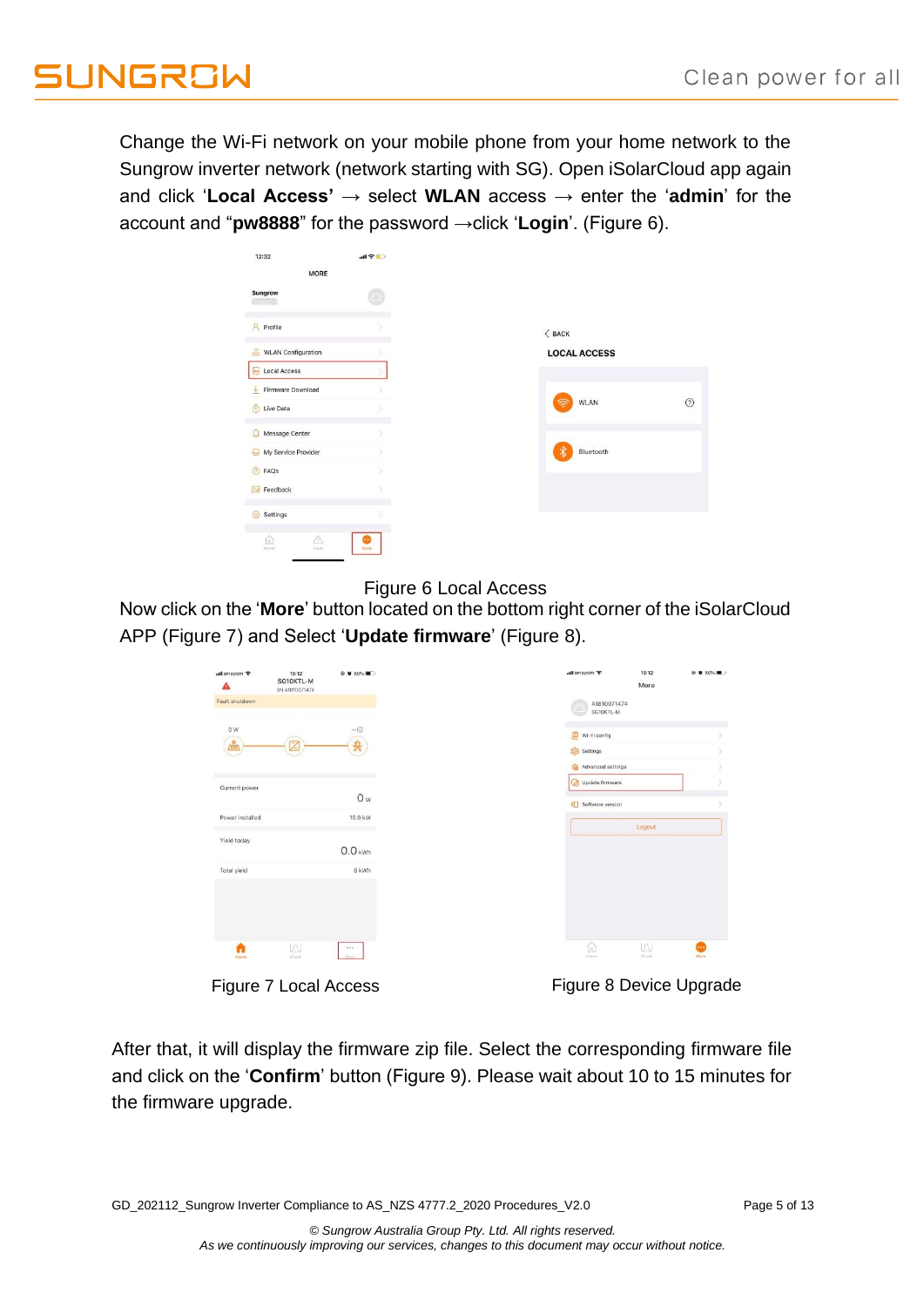## Clean power for all

# **I INGRAW**

| $<$ BACK<br><b>SELECT FIRMWARE</b>                         | $\langle$<br><b>Firmware Update</b> | <b>FIRMWARE UPDATED</b>                 |
|------------------------------------------------------------|-------------------------------------|-----------------------------------------|
| Downloaded file                                            |                                     | Firmware is up to date.                 |
| WINET_B003.V000.P003.zip<br>WiNet-S                        |                                     |                                         |
| Firmware will be updated via<br>"WINET_B003.V000.P003.zip" | 100%                                |                                         |
| CANCEL<br>CONFIRM                                          | Firmware is being updated           | WINET-SV200.001.00.P001<br>Old Version: |
|                                                            |                                     | Now Version:<br>WINET-SV200.001.00.P003 |
|                                                            |                                     | Update Time:<br>2021-05-11 09:01:57     |
|                                                            |                                     |                                         |
|                                                            |                                     |                                         |
|                                                            |                                     | <b>COMPLETE</b>                         |
| Figure 9 Upload Firmware                                   | Figure 10 Firmware Upgrade          | Figure 11 Upgrade<br>Successfully       |

It will display the part number before and after the update, which can help ensure the correct files have been used to update.

Regardless of the update percentage, do not quit the app or disconnect from the SG Wi-Fi until the app indicates that the upgrade is complete

Click [here t](https://youtu.be/2lNiNE7Gfvk)o watch the instruction for upgrading the firmware via iSolarCloud app.

### **2.2 Remote Firmware Upgrades via iSolarCloud**

**Applicability: Sungrow Crystal G2 Series, Three Phase Residential and CX range, Single-Phase Hybrid (SH5K-20/30), Three-Phase Hybrid Range**

| <b>Inverter Type</b>                                                    | <b>Communication Device</b> |
|-------------------------------------------------------------------------|-----------------------------|
| Single-Phase / Three-Phase Residential<br>Range (Grid-Connect & Hybrid) | V25/V31 Wi-Fi Dongle        |
| Three-Phase Commercial Range                                            | EyeM4, Logger1000           |

Communication Device Requirements

GD\_202112\_Sungrow Inverter Compliance to AS\_NZS 4777.2\_2020 Procedures\_V2.0 Page 6 of 13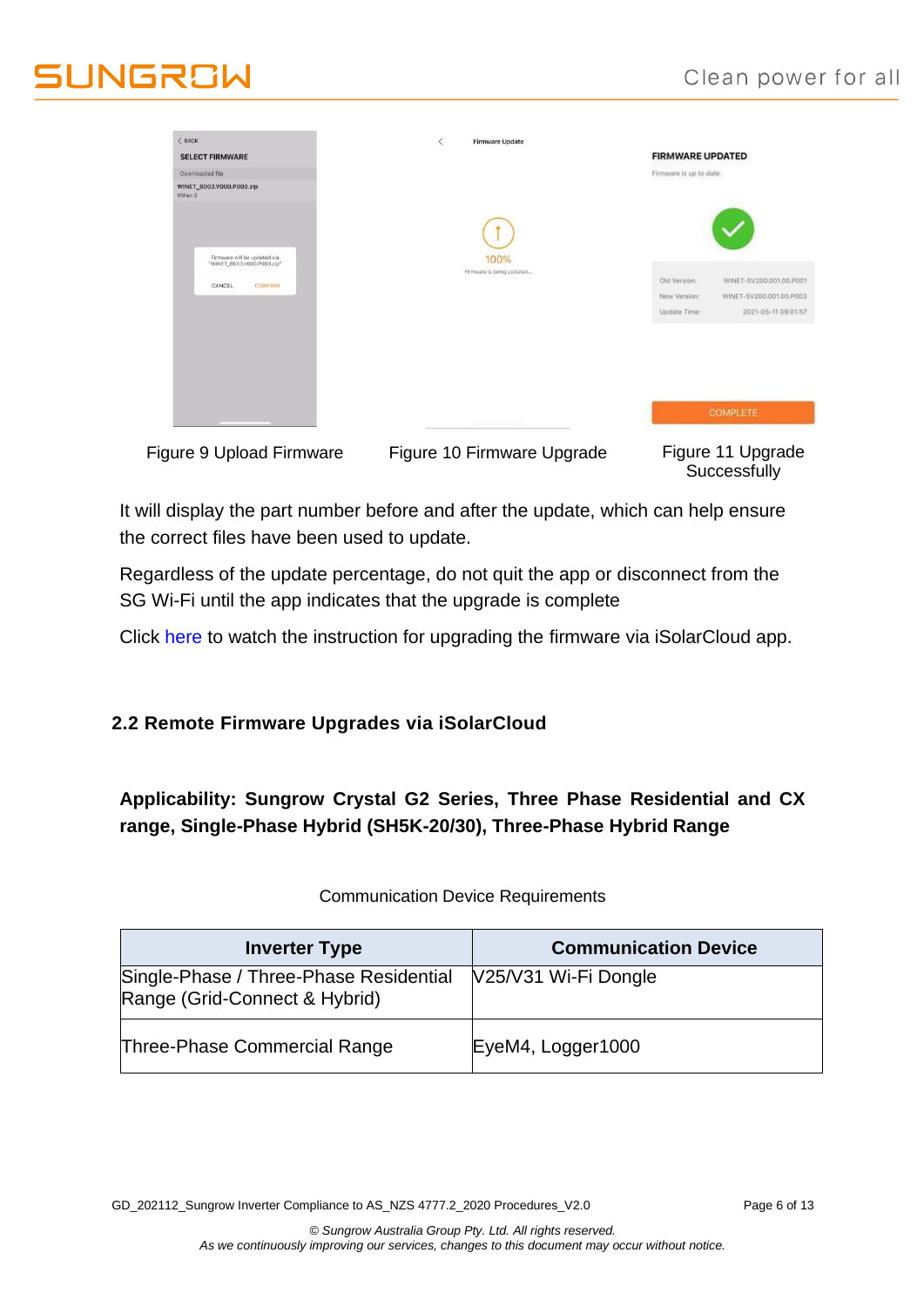## **Upgrade Procedure**

The **Firmware Upgrade** option can be found in the main menu under "**Advanced**". Selecting it will allow the user to search for the plant which needs to be upgraded.

| ඊ iSolarCloud™                                               | B2003<br>Q     |
|--------------------------------------------------------------|----------------|
| O&M                                                          | <b>▽ B2003</b> |
| Home<br>ና <sub>ከ</sub> ት<br>Fault<br>Λ                       |                |
| Report<br>LA.                                                |                |
| <b>NEW</b><br>$\mathbf{A}$ Curve<br>Advanced<br>$\checkmark$ |                |
| ක්<br>Settings                                               |                |
| <b>Firmware Update</b><br>Φ                                  |                |

Firmware Update & Plant Search

On selecting the plant, the relevant device and type can be selected on the right. Please use the following guide with respect to Figure 2 to locate the device:

- Grid-Connected Inverters **Inverter**
- Hybrid Inverters **Energy Storage System**
- Loggers **Data Loggers**
- Wi-Fi Dongles **Communication Module**

| Firmware Update                      |                     |                 |              |
|--------------------------------------|---------------------|-----------------|--------------|
| Inverter<br>$\hat{\phantom{a}}$      | Device Model $\vee$ | Device S/N<br>ŧ |              |
| Inverter                             | Device S/N          | Device Type     | Device Model |
| Energy Storage System<br>Data Logger | A200                | Inverter        | SG8K-D       |
| <b>Communication Module</b>          |                     |                 |              |

### Device Type

Once the type has been selected, the relevant device must be selected and then click "**Firmware Update**". The clock symbol can be used to check the task history and status of the upgrade.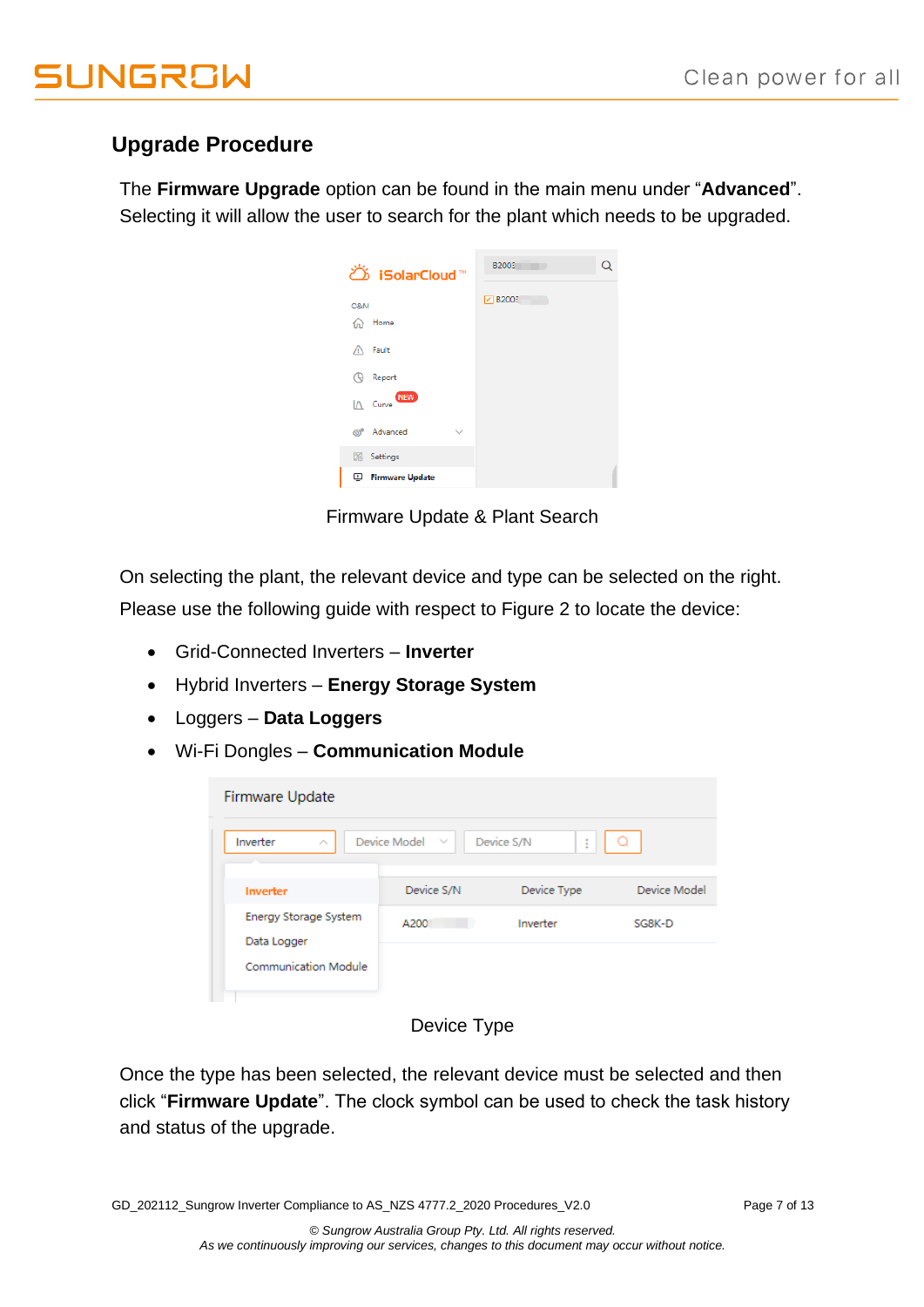# **JUNGROW**

|            |            |             | Lo.          |               |                 |                | Firmware Update |
|------------|------------|-------------|--------------|---------------|-----------------|----------------|-----------------|
| Plant Name | Device S/N | Device Type | Device Model | Online Status | Current Version | Device Name    | Operation       |
| 8200       | A200       | Inverter.   | SGBK-D       | Online        | Check Version   | SG8K-D_001_001 | $\circledcirc$  |
| ---        |            |             |              |               |                 |                |                 |

### Firmware Update

This will give a prompt to select the updating package. Here "**Online Update Package**" can be selecting. This option will show if there is a newer update available and will update the device to it. Thereafter, simply click "**Update**".

| <b>O</b> Online Update Package                     |                                                                      |  |
|----------------------------------------------------|----------------------------------------------------------------------|--|
| <b>S/N: B191</b>                                   | New update package detected. Update now?                             |  |
| ○ Local Update Package                             |                                                                      |  |
| Select a Firmware File                             |                                                                      |  |
| correspond to the desired software version number. | *Maximum package size: 60M, package format: x.zip, package name must |  |
|                                                    | Update<br>Cancel                                                     |  |

Update Package

To proceed further with the upgrade, a password must then be entered. This password is the same as **the login password for the account**.

| O Online Update Package |                              |   |          |
|-------------------------|------------------------------|---|----------|
| S/N: B1910              | Please enter login password. | × | ite now? |
| ○ Local Upda            |                              |   |          |
| Select a                | --------                     |   |          |
| *Maximum                |                              |   | me must  |
| correspond              | Confirm                      |   |          |
|                         |                              |   |          |
|                         | Update<br>Cancel             |   |          |

Login Password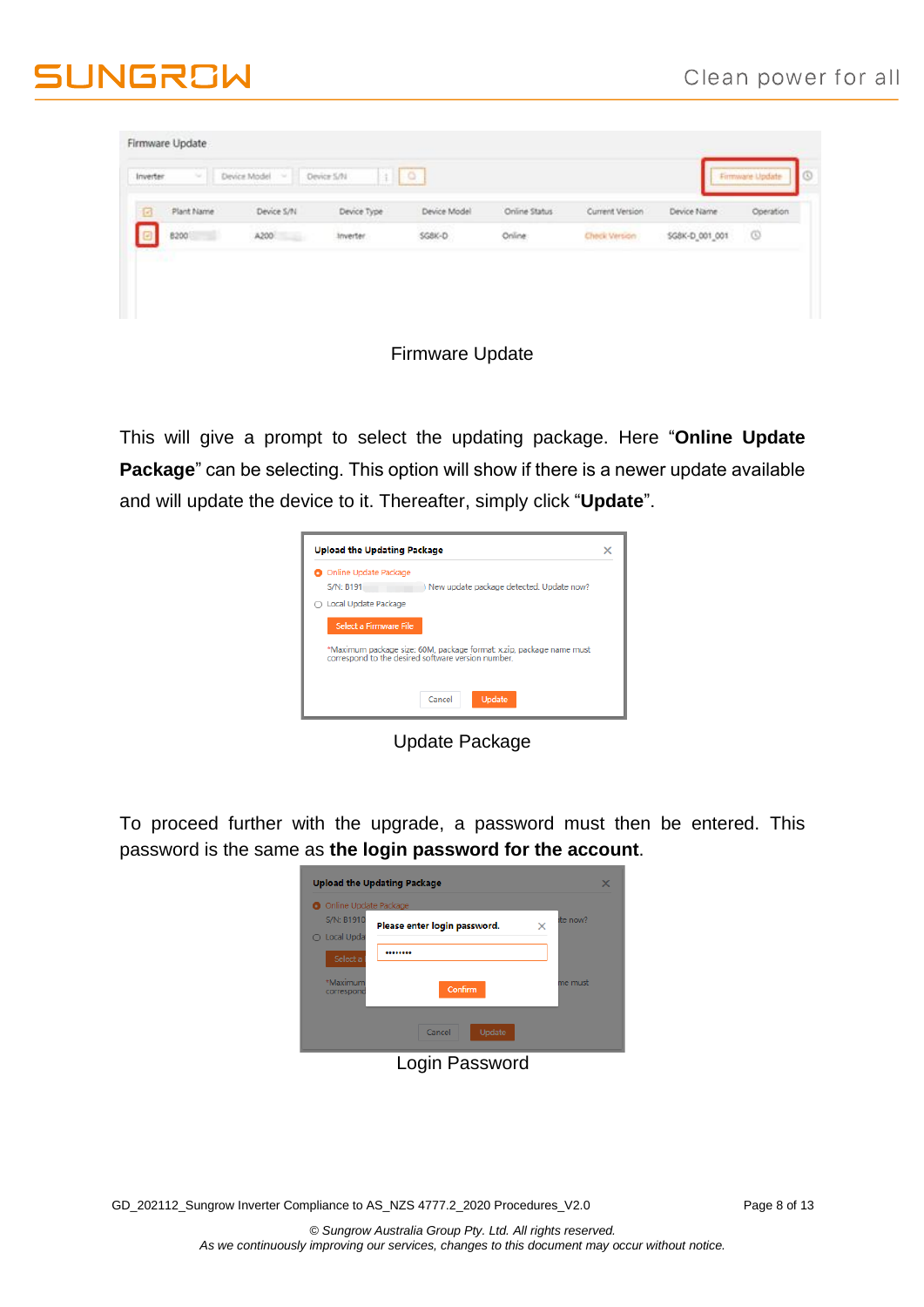A task name and a timeout period can then be selected. The timeout period is the time after which the upgrade will timeout if it is not complete.

| <b>Task Name</b>                | 2020-08-11 12:45 SG5K-D Inverter Remote Update |              |
|---------------------------------|------------------------------------------------|--------------|
| Single Device Update<br>Timeout | 1 <sub>h</sub>                                 | $\checkmark$ |
|                                 |                                                |              |

Task Name & Timeout

After clicking confirm and update, the upgrade will begin. The status can then be checked using the "**Clock Option**". Clicking "**View**" will allow the user to view the exact status of each file being uploaded.

| <b>View Task History</b> |                                                             |                |                 |                           |                              |          |                             |                              |                  | $\times$  |
|--------------------------|-------------------------------------------------------------|----------------|-----------------|---------------------------|------------------------------|----------|-----------------------------|------------------------------|------------------|-----------|
|                          | ■ 2020-09-01 ~ 2020-10-01                                   | Device Type    | $\checkmark$    | Device Model              | Goal Softwar<br>$\checkmark$ |          | $\Omega$                    |                              |                  |           |
| No.                      | <b>Task Name</b>                                            | Device<br>Type | Device<br>Model | <b>Task Start</b><br>Time | <b>Task End</b><br>Time      | Executor | Task<br>Execution<br>Status | Success<br><b>Statistics</b> | Task<br>Progress | Operation |
|                          | 2020-09-29<br>12:00 SG5K-<br>D Inverter<br>Remote<br>Update | Inverter       | SG5K-D          | 2020-09-29<br>12:00:45    | 2020-09-29<br>12:13:02       | Œ        | Operation<br>Completed      | 1/1                          | 1/1              | View      |

Task History & Status

To watch a step by step guide on upgrading the firmware remotely, click on the video link below:

• [iSolarCloud Remote Firmware Upgrade](https://youtu.be/3FW_wLOUj6k)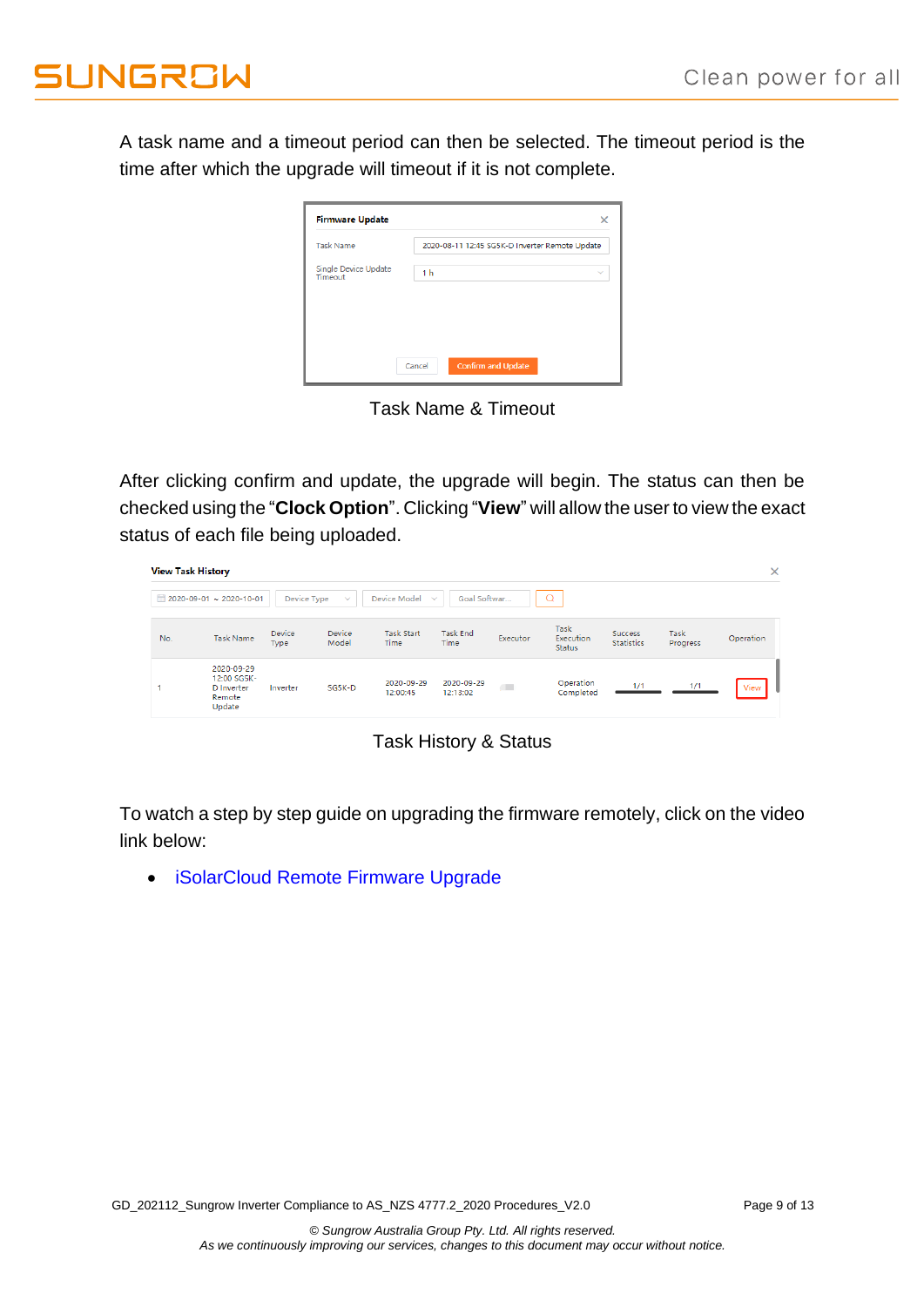# **JUNGROW**

Please make sure the inverter with the following corresponding new firmware version after the firmware upgrade finish.

| <b>Type</b>              | <b>Firmware Version</b>                                             |  |  |  |
|--------------------------|---------------------------------------------------------------------|--|--|--|
| SG <sub>2K</sub> -S      |                                                                     |  |  |  |
| SG2K5-S                  | MDSP_CrysG2S_V31_V72<br>SDSP_CrysG2S_V31_V21<br>LCD_CrysG2S_V31_V34 |  |  |  |
| SG3K-S                   |                                                                     |  |  |  |
| SG3K-D                   | MDSP_CrysG2D_V31_V72<br>SDSP_CrysG2D_V31_V21                        |  |  |  |
| SG5K-D                   | LCD_CrysG2D_V31_V34                                                 |  |  |  |
| SG8K-D                   | MDSP_CrysG2T_V31_V47<br>SDSP_CrysG2T_V31_V11<br>LCD_CrysG2D_V31_V34 |  |  |  |
| SG5.0/7.0/8.0/10/15/20RT | BERYL-S B000.V000.P020-20211214                                     |  |  |  |
| SG30/50CX                | AGATE-S B000.V000.P004-20211116                                     |  |  |  |
| <b>SG110CX</b>           | AMBER-S_01011.01.19<br>AMBER-S 04011.01.14<br>AMBER-S_03011.01.17   |  |  |  |
| SH5.0RT                  | SAPPHIRE-H_01011.01.17                                              |  |  |  |
| SH <sub>10RT</sub>       | SAPPHIRE-H 03011.01.14                                              |  |  |  |

GD\_202112\_Sungrow Inverter Compliance to AS\_NZS 4777.2\_2020 Procedures\_V2.0 Page 10 of 13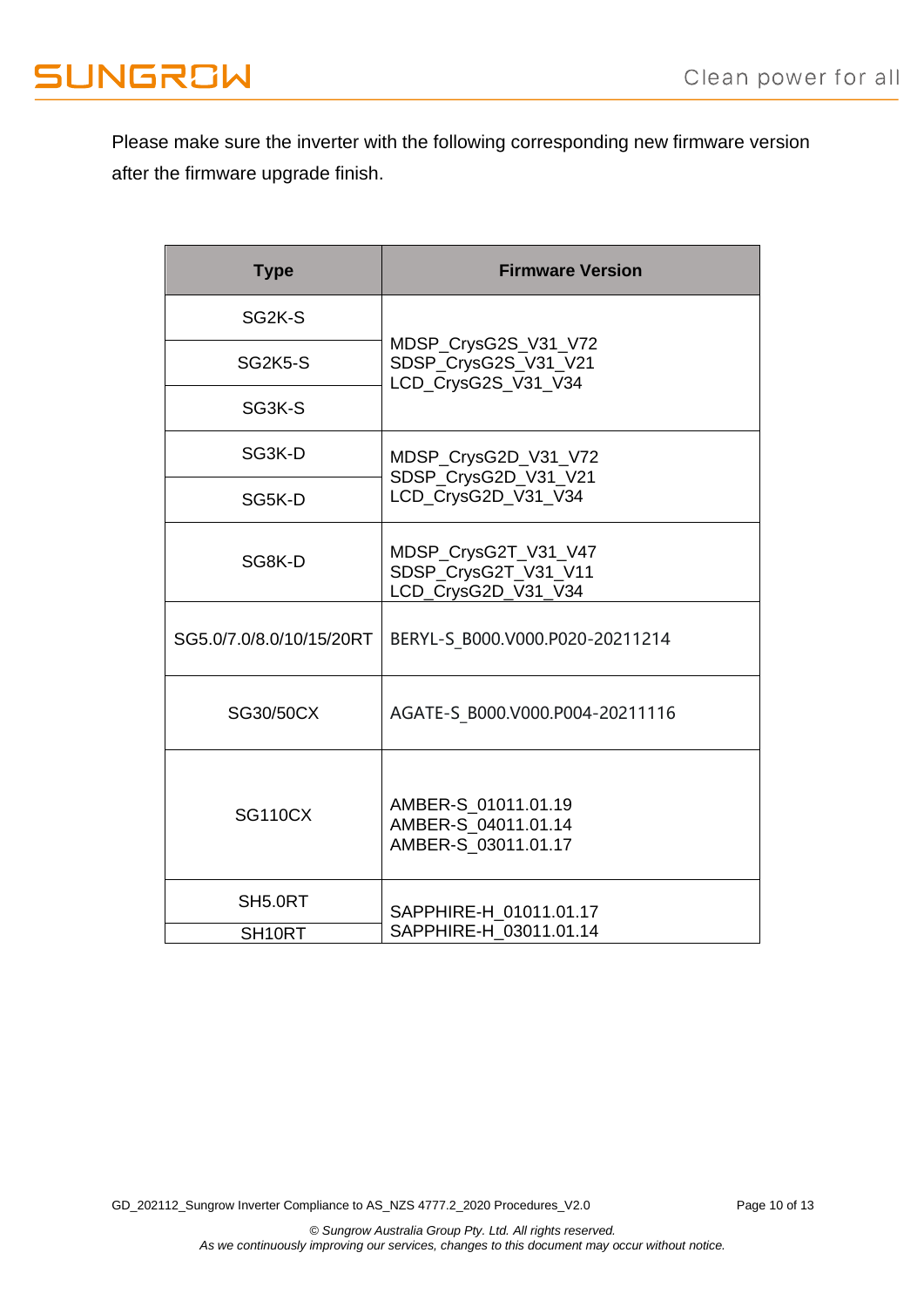

## **3. Commission Inverter**

## **3.1 Commission via iSolarCloud APP locally**

| 11:57 $\mathcal{A}$<br>$\triangleleft$ Search         | … ↓             |                                                               |                        | 11:57 $\rightarrow$<br>$\triangleleft$ Search | ::!! 令 □                               |
|-------------------------------------------------------|-----------------|---------------------------------------------------------------|------------------------|-----------------------------------------------|----------------------------------------|
| $\langle$ BACK                                        |                 | 11:57 $\rightarrow$                                           | ≝া ক মা                | $\langle$ BACK                                | TURN ON DEVICE                         |
| <b>LOCAL ACCESS</b>                                   |                 | $\triangleleft$ Search<br>$\langle$ BACK                      | A2008284668            | <b>INITIALIZE PROTECTION PARAMETER</b>        |                                        |
|                                                       |                 | <b>ID VERIFICATION</b>                                        |                        | Country/Region                                |                                        |
|                                                       |                 |                                                               |                        | Not Configured                                |                                        |
| WLAN                                                  | $\odot$         | Account<br>admin                                              |                        |                                               |                                        |
|                                                       |                 | Password                                                      | ļ                      |                                               |                                        |
| Bluetooth                                             |                 |                                                               |                        |                                               |                                        |
|                                                       |                 | <b>VERIFICATION</b>                                           |                        |                                               |                                        |
|                                                       |                 |                                                               | <b>Forgot Password</b> |                                               |                                        |
|                                                       |                 |                                                               |                        |                                               |                                        |
|                                                       |                 |                                                               |                        |                                               |                                        |
|                                                       |                 |                                                               |                        |                                               |                                        |
|                                                       |                 |                                                               |                        |                                               |                                        |
|                                                       |                 |                                                               |                        |                                               |                                        |
|                                                       |                 |                                                               |                        |                                               |                                        |
|                                                       |                 |                                                               |                        |                                               |                                        |
|                                                       |                 |                                                               |                        |                                               |                                        |
|                                                       |                 |                                                               |                        |                                               |                                        |
|                                                       |                 |                                                               |                        |                                               |                                        |
|                                                       |                 |                                                               |                        |                                               |                                        |
|                                                       |                 |                                                               |                        |                                               |                                        |
|                                                       |                 |                                                               |                        |                                               |                                        |
|                                                       |                 | *2 Login with admin with pw8888 *3 Enter initial grid setting |                        |                                               |                                        |
| 11:57 $\mathcal{Q}$<br>$\triangleleft$ Search         | ≝?∟             |                                                               |                        |                                               |                                        |
| $\langle$ BACK                                        | <b>COMPLETE</b> | 11:58 $\sim$                                                  | ∷! ∻ ⊡                 | 11:58 $\sim$                                  | :‼ হ় ⊡                                |
| <b>COUNTRY/REGION</b>                                 |                 | $\langle$ BACK                                                | <b>COMPLETE</b>        | $\langle$ BACK                                |                                        |
| US - New England Region                               |                 | <b>POWER COMPANY</b>                                          |                        |                                               | <b>INITIALIZE PROTECTION PARAMETER</b> |
| US-SA                                                 |                 | AS/NZS 4777.2:2015                                            |                        | Country/Region<br>Australia                   | TURN ON DEVICE                         |
| Austria                                               |                 | AS/NZS 4777.2:2020 Australia A                                |                        | Power Company                                 |                                        |
| Australia                                             | ✓               | AS/NZS 4777.2:2020 Australia B                                |                        | AS/NZS 4777.2:2020 Australia A                |                                        |
| Belgium                                               |                 | AS/NZS 4777.2:2020 Australia C                                |                        |                                               |                                        |
| Brazil                                                |                 | <b>ENERGEX &amp; Ergon Energy</b>                             |                        |                                               |                                        |
| Brazil_230                                            |                 | Jemena                                                        |                        |                                               |                                        |
| Brazil_240                                            |                 | CitiPower & Powercor                                          |                        |                                               |                                        |
| Canada                                                |                 | <b>United Energy</b>                                          |                        |                                               |                                        |
| Chile                                                 |                 | <b>AusNet Services</b>                                        |                        |                                               |                                        |
| Chile (CHL-NTSyCS)                                    |                 | <b>Endeavour Energy</b>                                       |                        |                                               |                                        |
|                                                       |                 | Ausgrid                                                       |                        |                                               |                                        |
| China                                                 |                 | PowerWater                                                    |                        |                                               |                                        |
| Chinese Taipei                                        |                 | <b>SA Power Networks</b>                                      |                        |                                               |                                        |
| *1 Local access via WLAN<br>Czech Republic<br>Denmark |                 | <b>Horizon Power</b>                                          |                        |                                               |                                        |

GD\_202112\_Sungrow Inverter Compliance to AS\_NZS 4777.2\_2020 Procedures\_V2.0 Page 11 of 13

*© Sungrow Australia Group Pty. Ltd. All rights reserved. As we continuously improving our services, changes to this document may occur without notice.*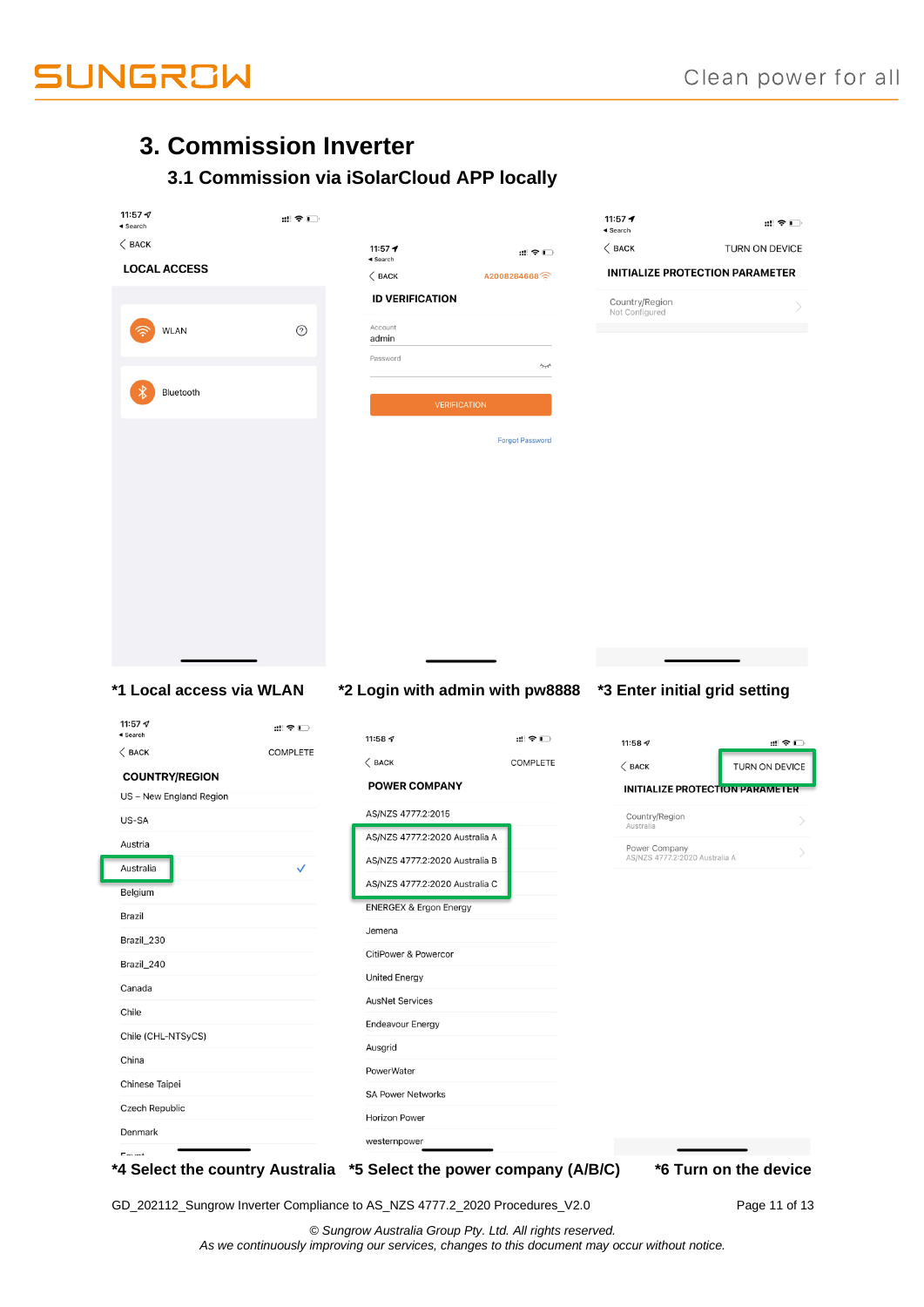If the inverter didn't upgrade to the latest firmware, it will pop up the setting failed when you select the power company according to the new AS.NZS 4777 standards.

| 12:12 $\blacktriangleright$<br>Search |                                | 삐ଛ⊡ |  |
|---------------------------------------|--------------------------------|-----|--|
| $\langle$ BACK                        | <b>COMPLETE</b>                |     |  |
| <b>POWER COMPANY</b>                  |                                |     |  |
| AS/NZS 4777.2:2015                    |                                |     |  |
|                                       | AS/NZS 4777.2:2020 Australia A | ✓   |  |
|                                       | AS/NZS 4777.2:2020 Australia B |     |  |
|                                       | AS/NZS 4777.2:2020 Australia C |     |  |
| <b>ENERGEX &amp; Ergon Energy</b>     |                                |     |  |
| Jemena                                |                                |     |  |
| CitiPower & Powercor                  |                                |     |  |
| <b>United Energy</b>                  |                                |     |  |
| <b>AusNet Services</b>                |                                |     |  |
| <b>Endeavour Energy</b>               |                                |     |  |
| Ausgrid                               |                                |     |  |
| PowerWater                            |                                |     |  |
| SA Power Net                          |                                |     |  |
| Horizon Powe                          |                                |     |  |
| westernpowe                           | <b>Setting Failed</b>          |     |  |

### **3.2 Commission via iSolarCloud browser remotely**

Login the installer iSolarCloud account, search the plant and enter the **Settings**. Click the tick box and select the plant, then click the **Initial Grid Connection.**

| < Back                            | Settings             |                                  |            |              |                |           |                                |                                  |                     |
|-----------------------------------|----------------------|----------------------------------|------------|--------------|----------------|-----------|--------------------------------|----------------------------------|---------------------|
|                                   | Inverter<br>$\vee$   | Country/Regi v<br>Device Model v | Device S/N | $\Omega$     |                |           | <b>Initial Grid Connection</b> | <b>Common Parameter Settings</b> | Task List<br>$\vee$ |
|                                   | $\Box$<br>Plant Name | Device Name<br>Initial Grid      | Device S/N | Device Model | Country/Region | Grid Type | Version No.                    | Device Interval                  | Operation           |
|                                   | ▣                    | SG5K-D 001 001<br>Already Set    | A2         | SG5K-D       | Australia      | 50 Hz     | CR0-1.0.5.0-AR0-<br>1.0.17.0   | B <sub>2</sub>                   | a a o               |
|                                   |                      |                                  |            |              |                |           |                                |                                  |                     |
| <b>BB</b> Overview                |                      |                                  |            |              |                |           |                                |                                  |                     |
| Device Information                |                      |                                  |            |              |                |           |                                |                                  |                     |
| $\triangle$ Fault                 |                      |                                  |            |              |                |           |                                |                                  |                     |
| <sup>5</sup> Plant Configuration  |                      |                                  |            |              |                |           |                                |                                  |                     |
| Advanced<br><b>&amp;</b> Settings |                      |                                  |            |              |                |           |                                |                                  |                     |
| Firmware Update                   |                      |                                  |            |              |                |           |                                |                                  |                     |
|                                   |                      |                                  |            |              |                |           |                                |                                  |                     |
|                                   |                      |                                  |            |              |                |           |                                |                                  |                     |

GD\_202112\_Sungrow Inverter Compliance to AS\_NZS 4777.2\_2020 Procedures\_V2.0 Page 12 of 13